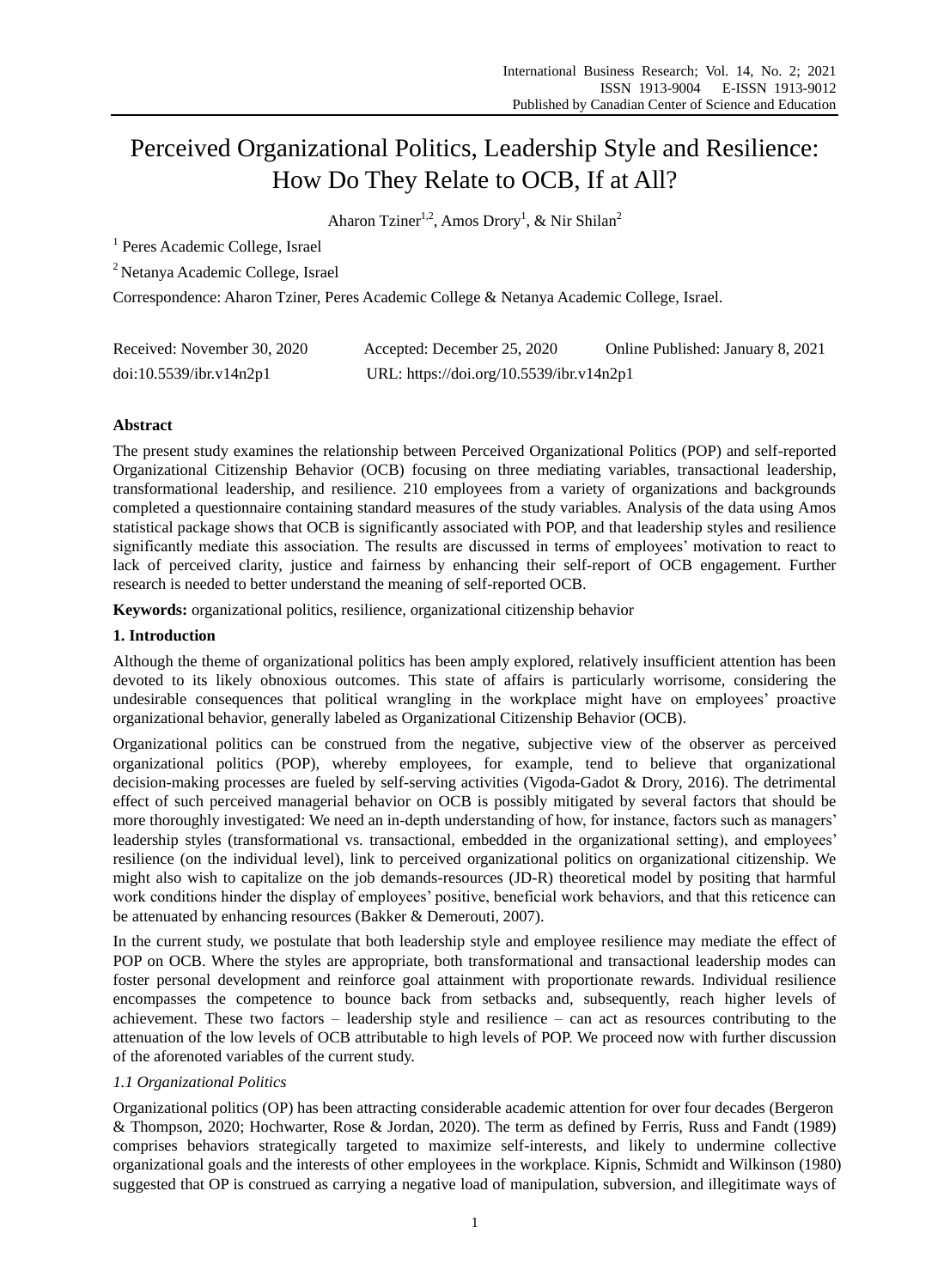attaining egocentric objectives.

Numerous studies have attempted to examine the definition, dynamics, causes and antecedents of this phenomenon and to discuss the implications for organizations' functioning and for employees' well-being. The majority of researchers pointed at the negative sides of OP, associating it with a climate of manipulations, lack of justice and fairness, and self-serving motives. Other researchers noted some positive aspects of OP, as well associating it with effective leadership and constructive coalition building (Bacharach, 2005). Many of the studies focused on the negative effects of OP in employees. Within political environments, employees tend to feel threatened by the uncertainty, ambiguity and the self-interest actions that occur with individuals (Harris, Harris & Wheeler, 2009). Others proposed that organizational politics were the source of conflict and stress at the workplace (Ladebo, 2006; Vigoda-Gadot & Kapun, 2005). Other studies highlighted the negative effect of OP on job outcomes and job performance (e.g., [Drory, 1993;](https://onlinelibrary.wiley.com/doi/full/10.1111/j.1559-1816.2010.00683.x?casa_token=Tz-Ig6cSme4AAAAA%3A__8s2u8boCdWp11moH_3RrpWd3RmfXaqDZafkGJWsIU24v0f5lFoRMzLfyh2shneiXUYbVrPZEQpmUBW#b28) [Ferris & Kacmar, 1992;](https://onlinelibrary.wiley.com/doi/full/10.1111/j.1559-1816.2010.00683.x?casa_token=Tz-Ig6cSme4AAAAA%3A__8s2u8boCdWp11moH_3RrpWd3RmfXaqDZafkGJWsIU24v0f5lFoRMzLfyh2shneiXUYbVrPZEQpmUBW#b32) [Kacmar, Bozeman, Carlson,](https://onlinelibrary.wiley.com/doi/full/10.1111/j.1559-1816.2010.00683.x?casa_token=Tz-Ig6cSme4AAAAA%3A__8s2u8boCdWp11moH_3RrpWd3RmfXaqDZafkGJWsIU24v0f5lFoRMzLfyh2shneiXUYbVrPZEQpmUBW#b46)  [& Anthony, 1999;](https://onlinelibrary.wiley.com/doi/full/10.1111/j.1559-1816.2010.00683.x?casa_token=Tz-Ig6cSme4AAAAA%3A__8s2u8boCdWp11moH_3RrpWd3RmfXaqDZafkGJWsIU24v0f5lFoRMzLfyh2shneiXUYbVrPZEQpmUBW#b46) [Vigoda‐Gadot, 2003\)](https://onlinelibrary.wiley.com/doi/full/10.1111/j.1559-1816.2010.00683.x?casa_token=Tz-Ig6cSme4AAAAA%3A__8s2u8boCdWp11moH_3RrpWd3RmfXaqDZafkGJWsIU24v0f5lFoRMzLfyh2shneiXUYbVrPZEQpmUBW#b81). Vigoda-Gadot and Drory (2016) recorded that empirical research has substantiated both descriptions of organizational politics and the harmful effects that such politics have on employees. It was further found that trust and social support can moderate the negative effect of OP on job outcomes (Vigoda-Gadot & Talmud, 2010). Surprisingly, one aspect that has not yet been widely explored is the potential coping mechanisms, which employees may adopt in an attempt to reduce the adverse effect of OP. We shall attempt to address this aspect at a later point.

# *1.2 Organizational Citizenship Behavior*

Organ (1988) identified a set of work-related behaviors described as "individual behavior that is discretionary, not directly or explicitly recognized by the formal reward system, and that in the aggregate promotes the effective functioning of the organization".

These activities, which are neither formally recognized nor rewarded, have been subsumed under the heading of Organizational Citizenship Behavior (OCB) (Chernyak-Hai & Rabenu, 2018). Notably, in the increasingly dynamic and competitive organizational environment, OCB is considered a highly-valued contributor to the effective functioning of an organization. In recent years, there has been increasing interest in OCB recorded by many management scholars (e.g., Bogler & Somech, 2019; Henderson, Foster, Mathews, & Zicker, 2020; Oren et al., 2013; Parker, Subrahmanian, & Hussain, in press; Turnipseed, 2018). According to Tziner and Sharoni (2014), since the year 2000, no fewer than four hundred articles on OCB and related constructs have been published by organizational researchers.

Past studies of OCB indicate the utility of differentiating between OCB targeted at the organization (OCB-O) and OCB directed towards individuals at the workplace (OCB-I) (Podsakoff et al., 2009; Spitzmuller, Van Dyne, & Ilies, 2008). This distinction has been employed in this investigation to explore whether, concerning each specific category of OCB, differential patterns of relationships with the other variables unfold.

While OCB was initially considered a highly desirable phenomenon, reflecting a spirit of voluntarism and goodwill towards the organization and coworkers, Bolino (1999) was the first to suggest that OCB may often be motivated by impression management motives. Employees may enhance their OCB and the awareness of their environment to their OCB in order to further their own selfish agenda. Bolino goes further to suggest that when organizational processes such as rule enforcement, performance appraisal, and advancement decisions become politicized and subjective, rather than objective, an individual's image tends to become important. Ralston and Elsass (1989) suggested that individuals used impression management strategies in reaction to political environments in an attempt to improve their personal image, using acts of citizenship to achieve it. We therefore hypothesize that:

#### *H1*: OCB will be positively related to the perception of OP.

However, in an attempt to shed further light on the mechanism through which organizational politics relate positively to OCB, we elected to examine transformational and transactional leadership styles, as well as resilience, as possible significant mediating variables – constructs that we considered to have reasonable explanatory potential.

## *1.3 Transformational and Transactional Leadership Styles*

Leadership styles, of course, vary among leaders. Of particular note, recent literature on the subject has distinguished between two specific styles of leadership labeled, respectively, transformational and transactional leadership. (Kanat-Maimon, Elimelech, & Roth, 2020; Shkoler & Tziner, 2020).

Transformational leaders tend to inspire subordinates (or followers) and entire collectives. Transformational leadership operates through mechanisms of affect, cognitions, and behaviors, and such leaders influence and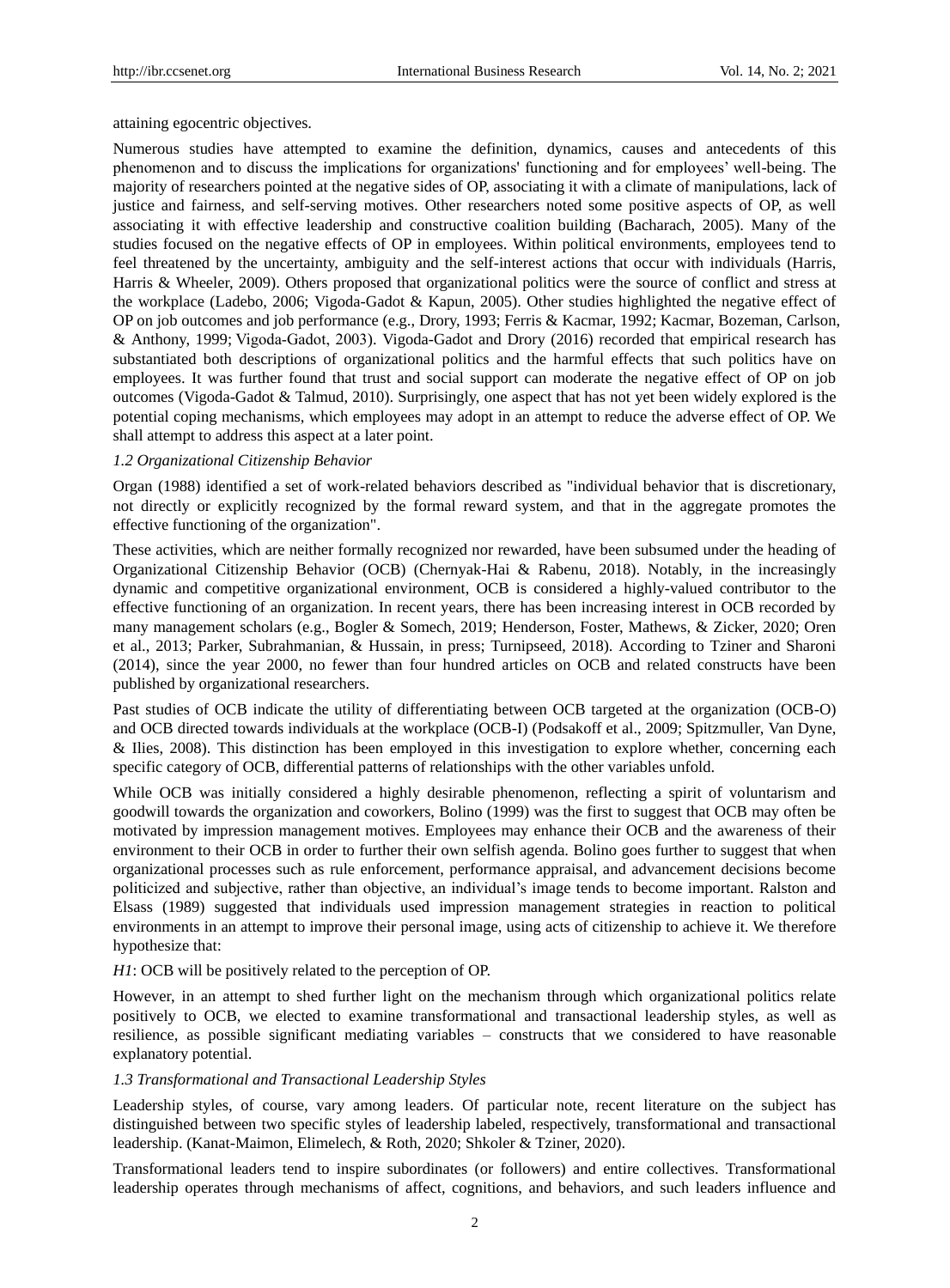manage their followers' actions via shared belief systems (cognitions), positive emotions (affect), and through the mutual expression of a collective vision (Bass, 2007; Jung & Avolio, 1999; Kark, Van Dijk, & Vashdi, 2018; Perilla-Toro & Gómez-Ortiz, 2017; Xenikou, 2017; Yaffe & Kark, 2011). The transformational leadership paradigm is essentially a two-dimensional framework (Hernandez, Eberly, Avolio, & Johnson, 2011). Although commands filter down the hierarchy, the leader is open to debate, and may also be influenced by the followers, so that there is a reciprocal dyadic process rather than a unidirectional leadership pattern.

In contradistinction, transactional leadership designates the 'traditional' leader. The leadership mechanism originates from the leader, and the leader alone. Commands go down the hierarchy and are unidirectional or even unilateral. The leader will more likely invoke an authoritative structure directed at influencing followers' behaviors. This style has been conceptualized in terms of an exchange process, in which rewards are offered for compliance, and punishment for non-compliance (Bass, 2007; Jung & Avolio, 1999; Yaffe & Kark, 2011). The transactional leader sets standards and norms and highlights obligations, while directing subordinates to perform tasks in the "correct and expected way", which encourages conformism and submission (Bass, 1985; Gorman et al., 2012; Kark, Katz-Navon, & Delegach, 2015; Kark, Van Dijk, & Vashdi, 2018).

We propose that employees' perception of the leadership styles described above will mediate the relationships between OP and OCB. We maintain that the perception of both leadership styles impacts the employees' trust in reward allocation consistency, transparency and justice. Hence:

*H2*: The more employees feel that they can rely on their superiors to ensure fair and just allocation of rewards, the less they would react to higher OP by increasing their citizenship behavior.

## *1.4 Resilience*

While resilience may be considered an "experience" (Madrid, Diaz, Leka, Leiva, & Barros, 2018, p. 465), the term is usually defined as "the human ability to adapt in the face of tragedy, trauma, adversity, hardship, and ongoing significant life stressors‖ (Newman, 2005, p. 227). Notably, in the context of positive adaptation to stressful events and adversity, the concept has been researched extensively in the literature (e.g., American Psychological Association, 2014; Britt, Shenn, Sinclair, Grossman & Klieger, 2016; Fikretoglu & McCreary, 2012; Lau, Wilkins-Yel, & Wong, 2020; Meredith et al., 2011; Oshio, Taku, Hirano, & Saeed, 2018).

Highly resilient individuals have emotional stability (Masten, 2001), and their emotions seem to be more positive than negative. Following Bonnano (2004), resilience reflects the ability to maintain a stable equilibrium in the wake of stressful events. For Carver (1998), resilience refers to (a) people's ability to return to their previous levels of functioning; (b) as indicated above, the competence to bounce back from setbacks; and (c) subsequently, to reach higher levels of achievement (Crawford, LePine & Rich, 2010; Walpita & Arambepola, 2020). In sum, following Hobfoll (2011), resilience refers to people's ability to endure the most detrimental effects of stressful challenges, and still remain vital, steadfast, and engaged in important life tasks. We hence propose that:

*H3*: Employee resilience will mediate the relationship between OP and OCB. The higher the resilience, the stronger the inclination to react to OP by positive and constructive out-of-role behaviors in an attempt to maximize the chance of higher reward allocation in an uncertain environment.

To sum up, we hypothesize that these variables interrelate as displayed in the theoretical model in Figure 1; namely, that the variables of leadership style and resilience mediate the relationship between organizational politics (OP) and OCB.

According to this model, organizational politics will be positively related to OCB. We hypothesize that the more the climate is perceived as lacking fair and systematic practices of reward allocation and justice, the greater the employee's inclination to create a positive image by various means such as out-of-role citizenship behavior in the hope of increasing the probability of maximizing rewards.

Mediating variables: The model further suggests that the relations between OP and OCB will be mediated by transactional leadership, transformational leadership and personal resilience. The rationale behind the choice of these mediating variables is as follows.

Transactional leadership – We suggest that when operating in a political climate, employees look around for support systems, which may counterbalance the psychological uncertainty and relieve potential anxiety. Naturally, they look up to their immediate superior for supporting clues. The transactional leader offers clarity and stability regarding the rules of exchange in terms of what work inputs will be rewarded and what the rewards will be. This style may lower the uncertainty caused by the political climate, and may reduce the need to resort to out-of-role activities such as OCB in the hope of creating a positive image, which will hopefully increase the probability of positive reward.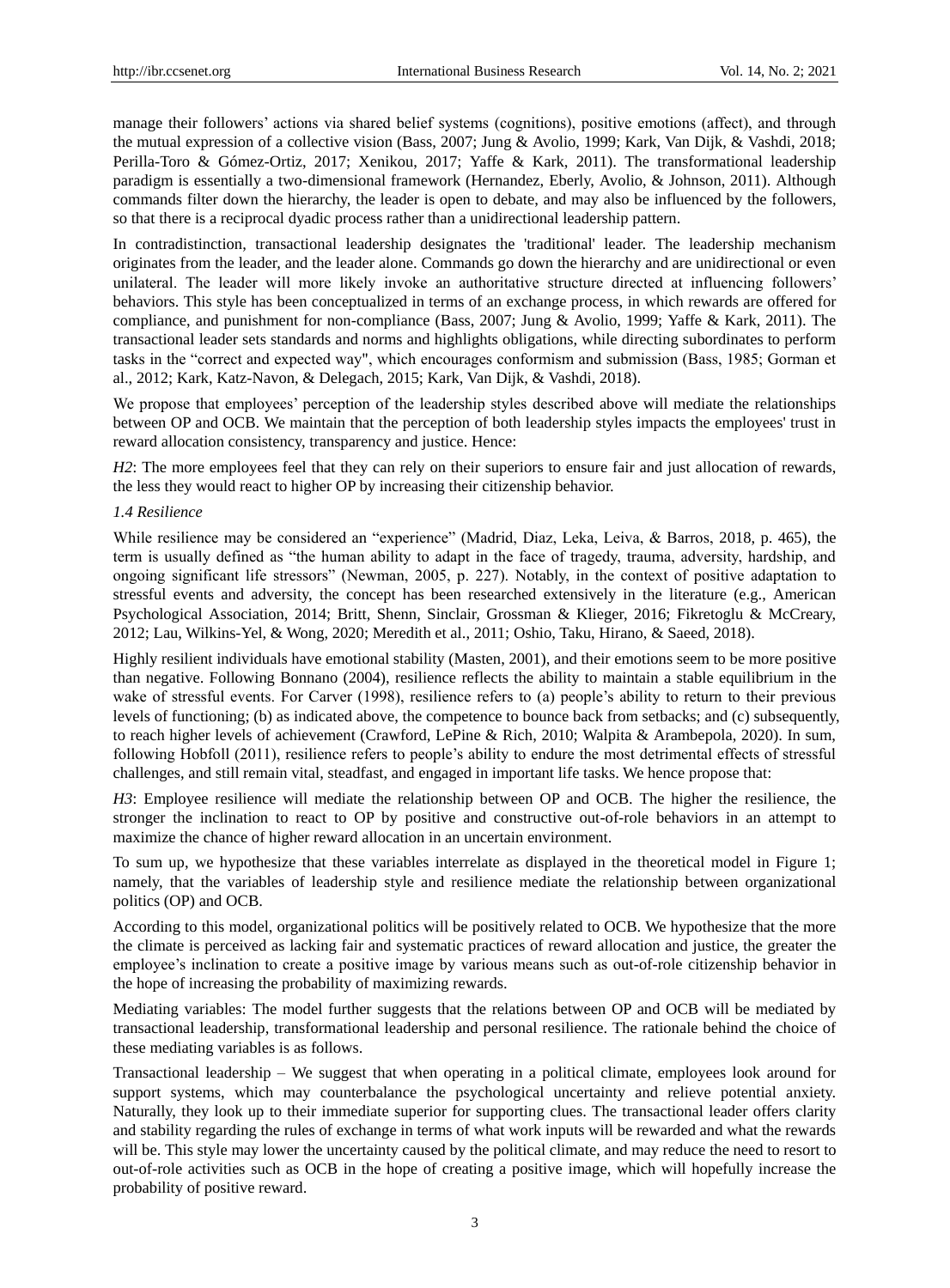Transformational leadership – in contrast to the transactional leader, the transformational leader attempts to inspire and to instill values rather than offer rewards in exchange for work input. This approach does not alleviate the feeling of insecurity and mistrust caused by political climate. It is therefore hypothesized that when the climate is already perceived as political, the less the employee can rely on the superior to ensure clarity and fair exchange, the greater the effort to resort to OCB will be.

Resilience – We suggest that highly resilient individuals have a strong capability for dealing with unfavorable situations. They are self-assured and ready to fight to overcome obstacles. They utilize their resources expediently and in a positive fashion, thus improving their standing with their superiors in a relatively unpredictable situation, and increasing the probability of being positively rewarded. When they face a highly political climate, appearing to lack fairness in the allocation of rewards, they are expected to diversify their efforts to include more OCB, and report on doing so more strongly.

The goal of the study reported in this paper was to ascertain to what extent this theoretical model holds up.



Figure 1. Research Model – The Mediated Association between Organizational Politics and OCB

*Note. OCB-I = interpersonal dimension of organizational citizenship behaviors. OCB-O = organizational dimension of organizational citizenship behaviors*

## **2. Method**

## *2.1 Participants*

The sample consisted of 210 employees, of which 53.3% were men and 46.7% women between the ages 20-67 (*M* = 41.68, *SD* = 9.93); married (68.1%), single (13.3%), divorced or separated (15.2%), and widowed (3.3%). In terms of education, 29.5% had completed a high-school education, 44.3% held a BA, and 26.2% an MA and above. By religiosity, 5.7% were orthodox (or very religious), 27.1% religious, 34.3% traditional/ conservative, 29% secular, and 3.8% atheists. In addition, regarding job tenure, 0-5 years: 21%, 6-10 years: 22.9%, 11-15 years: 28.1%, 16-20 years: 14.3%, and 20 years and above: 13.8%. 41.9% worked in the public sector, 34.3% in the private sector, 14.8% in high-tech industries, and only 9% were self-employed/freelancers. Overall, 56.2% held a non-managerial role, while 43.8% held some kind of managerial role within the organization.

The questionnaires were administered by the third author under the supervision of the first one. Participation in the survey was voluntary. Anonymity and discretion of the participants and the derived data were guaranteed, and included an informed consent statement at the beginning of the survey, ascertaining their agreement to participate. The information was treated responsibly, according to legislation in the field of data confidentiality. No incentives were offered to the participants for their cooperation. The participants were assured of our respect for data confidentiality throughout the stages of collection, processing, storage, dissemination, and archiving. No personal data of the respondents was recorded, making them impossible to identify. In a way, they could be regarded as convenience subjects.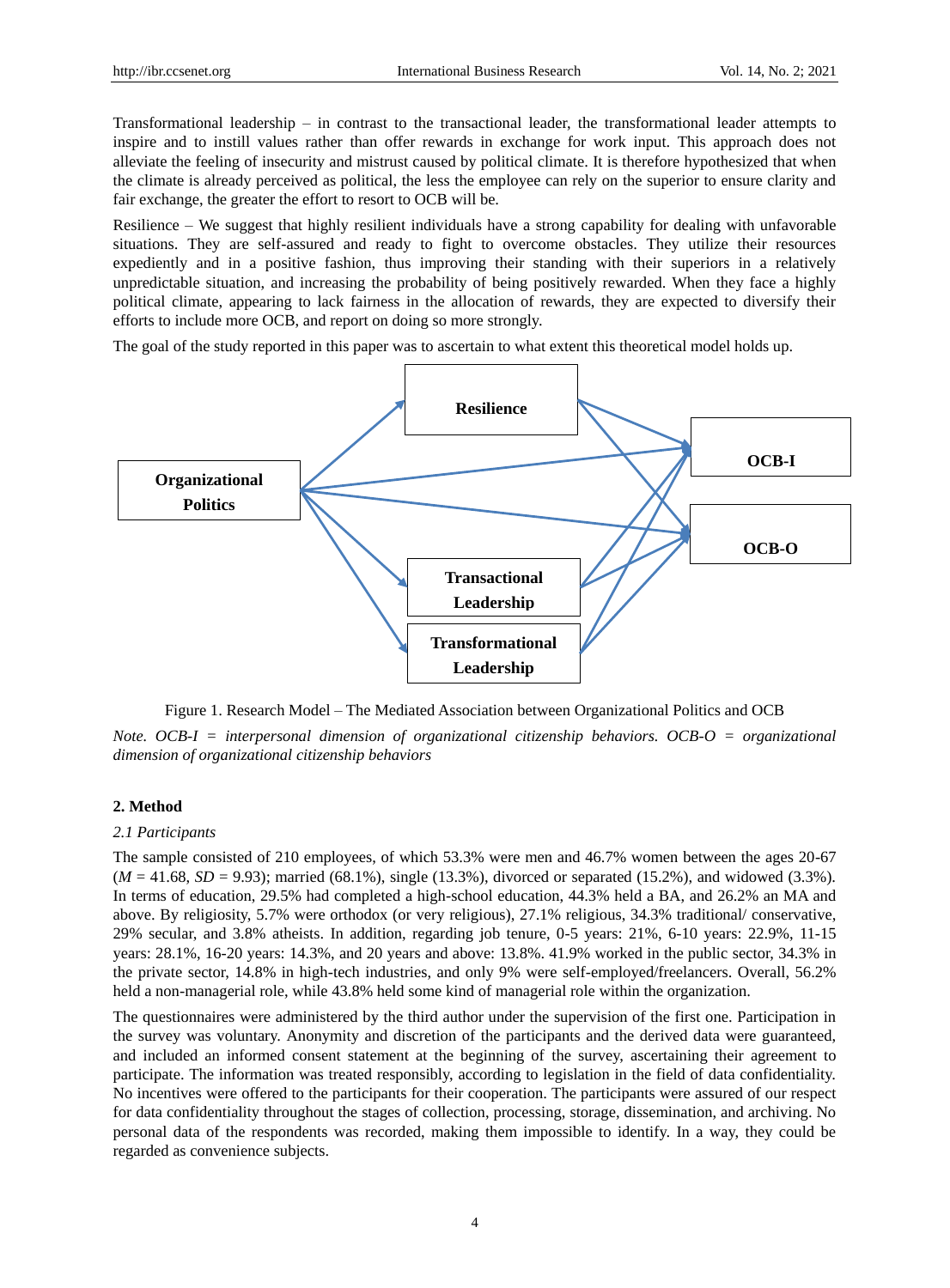## *2.2 Measures*

*Leadership styles* were measured using the 36-item Multifactor Leadership Questionnaire (MLQ; Avolio & Bass, 1991), on a Likert-type scale ranging from 1 ("strongly disagree") to 6 ("strongly agree"). *Transactional* leadership was assessed by 12 items; for example, "Your leader assists you based on effort." In the present study, reliability was good ( $\alpha = .81$ ,  $M = 3.62$ ,  $SD = 0.59$ ). *Transformational* leadership was gauged by 24 items; for example, "Your leader teaches and coaches." In the present study, reliability was high ( $\alpha$  = .93, *M* = 3.73, *SD* = 0.80).

*Organizational citizenship behaviors* were gauged by a 14-item measure rated on a Likert scale ranging from 1 ("strongly disagree") to 6 ("strongly agree") to assess employees' organizational behaviors (Williams  $\&$ Anderson, 1991). OCB-I (*interpersonal*) is indicated by items 1-7, for example: "Helps others who have heavy workloads." In the present study, reliability was good ( $\alpha = .85$ ,  $M = 4.07$ ,  $SD = 0.86$ ). OCB-O (*organizational*) is indicated by items 8-14 (items 10-12 are reverse-coded), for example: "Adheres to informal rules devised to maintain order." In the present study, reliability was adequate ( $\alpha$  = .70,  $M = 3.84$ , *SD* = 0.72).

*Resilience* was measured using the 25-item Connor‐Davidson Resilience Scale (CD‐RISC; Connor & Davidson, 2003), on a Likert-type scale ranging from 1 ("rarely true") to 6 ("true nearly all of the time"). For example, "When things look hopeless, I don't give up" and "Able to adapt to change." In the present study, reliability was high ( $\alpha$  = .96,  $M$  = 3.98, *SD* = 0.83).

*Control variables*. In further analyses, we also controlled for the effects of gender, age, tenure, managerial role, sector/industry, religiosity, and education.

*Organizational politics* was gauged using the 12-item Perceptions of Politics Scale (POPS; Kacmar & Carlson, 1997), on a Likert-type scale ranging from 1 ("strongly disagree") to 6 ("strongly agree"). For example, "There has always been an influential group in this department that no-one ever crosses." In the present study, reliability was subpar  $(\alpha = .51)$ . Thus, *after* employing a factor analysis, six items were discarded from further analyses due to reliability concerns for two main reasons: (1) *qualitatively* – these items were essentially different from the other six items, and (2) *quantitatively* – these items did not add any meaningful mathematical information to the latent construct of organizational politics (e.g., Corrected Item-Total Correlations ranged between [-.07]-[.15], which is unacceptable by normal standards) (for further reading, see: Henderson, Foster, Matthews, & Zickar, 2019). After doing so, the alpha coefficient was adequate  $\alpha$ = .83,  $M = 3.81$ ,  $SD = 0.87$ .

As shown in Table 1, these analyses produced clean, adequate, and reliable factors that act as references for further analyses in this study from this point onwards.

## **3. Results**

Initially, three tests were employed to assess the extent to which inter-correlations among the variables might be an artifact of common method variance (CMV): (a) Harman's single-factor method (a confirmatory factor analysis [CFA] in which all items are concurrently loaded on one single factor); (b) a common latent factor method (a CFA in which all items are loaded on both their expected factors and one common latent factor is loaded on each of the items respectively, but are uncorrelated to their respective latent factors); and (c) a CFA without a common latent factor, as proposed by Podsakoff et al. (2003), and backed by Jawahar, Schreurs and Mohammed (2018) and Tziner, Shkoler and Fein (2020).

The Harman's single-factor method accounted only for 27.60% of the explained variance:  $^{2}(3,519)$  =  $^{2}/df = 3.56$ , CFI = .63, NFI = .76, GFI = .83, SRMR = .17, RMSEA (90% CI) = .27 (.13–.29), p-close = .000. In addition, the common-latent factor accounted only for 24.19% of the explained variance:  ${}^{2}(3,317) = 9,325.17$ , p = .000,  ${}^{2}/df = 2.81$ , CFI = .75, NFI = .81, GFI = .84, SRMR = .13, RMSEA (90% CI) = .18 (.07–.22), p-close = .000. Last, the CFA analysis (without a common latent factor) accounted  $^{2}(3,107) = 6,493.62, p = .000,$   $^{2}/df = 2.09, CFI = .84, NFI = .86,$ only for 22.95% of the explained variance:  $GFI = .90$ , SRMR = .10, RMSEA (90% CI) = .12 (.00-.16), p-close = .009. As can be seen, the common latent factor method produced better indices and less CMV. While these results do not completely exclude the likelihood of same-source bias (i.e., CMV), following Podsakoff et al. (2003), less than 50% ( $\mathbb{R}^2$  < .50) of the explained variance accounted for by the first emerging factor—together with the poor model fit for each analysis—indicates that CMV is an unlikely explanation of our investigation's findings. Additionally, it is important to note that prior to conducting further analyses, we followed Tehseen, Ramayah and Sajilan's (2017) suggestion for correcting CMV via construct-level correction. Although not completely devoid of CMV, its level has been reduced to a bare-minimum for each variable.

Furthermore, zero-order Pearson correlations were calculated in order to observe the intercorrelations among the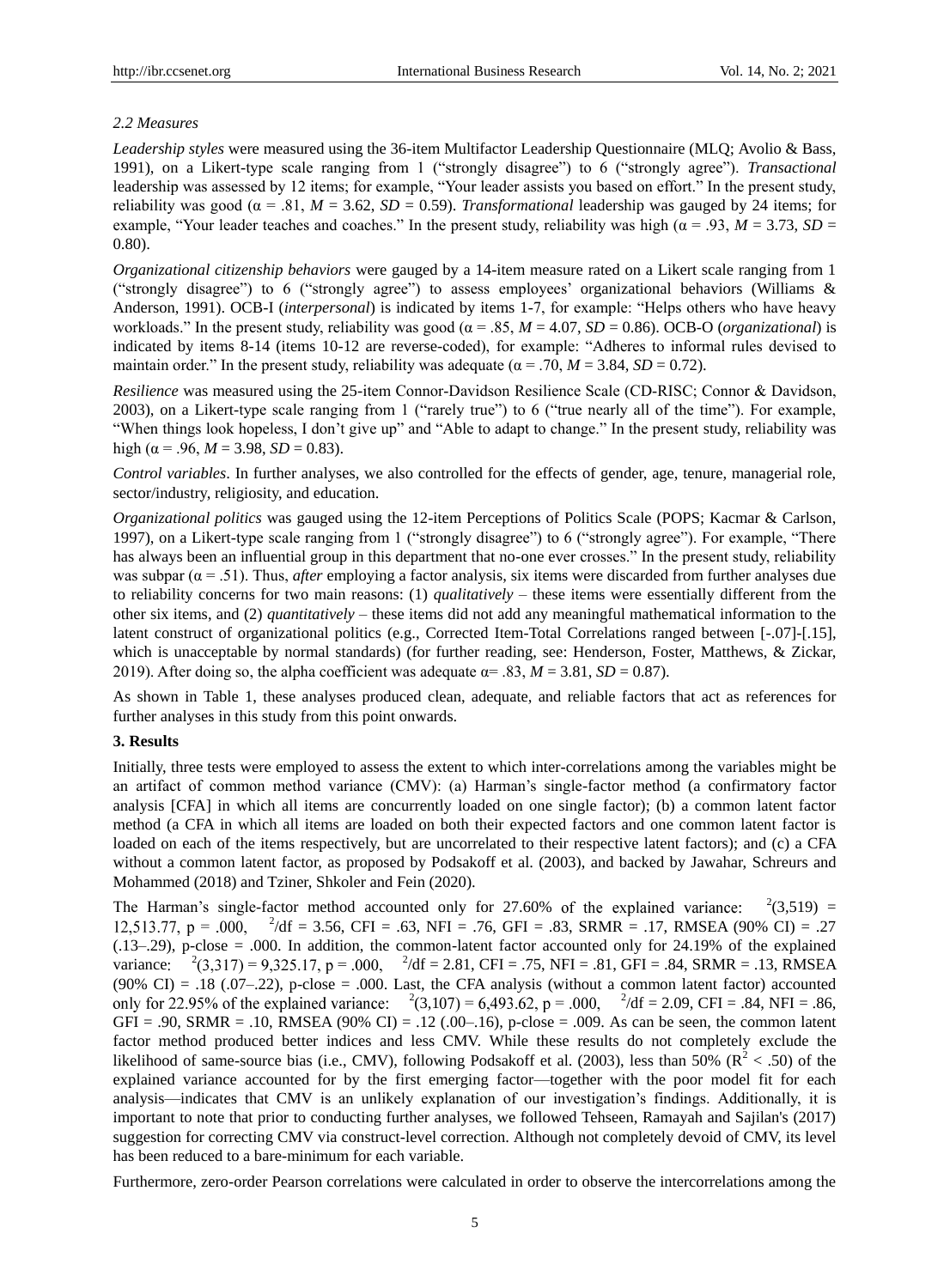research variables, as shown in Table 1 (again, after correcting for CMV, as mentioned before).

Table 1. Pearson Correlations Matrix  $(N = 210)$ 

| Org. Politics    |          |              |                   |      |      |
|------------------|----------|--------------|-------------------|------|------|
| Resilience       | -***     |              |                   |      |      |
| Transformational | $38***$  | ***          |                   |      |      |
| Transactional    | .***     | ***          | _***              |      |      |
| OCB-I            | $.49***$ | ***          | $.48***$          | -*** |      |
|                  |          | $. \sim$ *** | $\mathbf{q}^{**}$ |      | .*** |

*Notes:*  $* p < .05$ ,  $** p < .01$ ,  $** p < .001$ . Org. = organizational. Transformational = transformational leadership style. Transactional = transactional leadership style. OCB-I = *interpersonal* dimension of organizational citizenship behaviors. OCB-O = *organizational* dimension of organizational citizenship behaviors

To test the mediation model as a whole, we utilized the AMOS software program (v. 23). The model's fit is adequate. However, to distinguish the model from other factorial alternatives, we tested the same model with some variations to it, as presented in Table 2. As can be seen in Table 2, the fit of the model is at its relative best when testing the current model as originally presented in Figure 1. As such, this is the model the research will continue using. Moreover, further path analysis (with 95% CI and 5,000 resampling based on bias-corrected bootstrapping) is presented in Tables 3 and 4, and Figure 2.

#### Table 2. Measurement Model's SEM Analyses and Comparisons

| Model                  | $^{2}$ (df) | $\sim$<br>Sig. | $^{2}/df$    | CFI | NFI | IFI | GFI | <b>SRMR</b> | RMSEA <sup>T</sup> |
|------------------------|-------------|----------------|--------------|-----|-----|-----|-----|-------------|--------------------|
| Base <sup>2</sup>      | 9.21(1)     | .002           | Q 21<br>$-1$ | QQ  | .99 | .98 | .98 | .05         | $.20(.10-.32)$     |
| OCB <sup>3</sup>       | 12.88(1)    | .000           | 12.88        | .90 | .91 | .88 | .94 | .08         | $(.15-.25)$<br>.17 |
| $\cdots$<br>∟eadership | 8.46(1)     | .000           | 8.46         | .84 | .87 | .89 | .90 | .05         | $.26(.13-.37)$     |

*Notes. (1) 90% CI. (2) Base = original model as depicted in Figure 1. (3) OCB variable combined as one variable instead of its two dimensions. (4) Leadership variable combined as one continuous variable instead of two* 

| Path             |               |                  |        | SE   | $t$ -test | Sig. |
|------------------|---------------|------------------|--------|------|-----------|------|
| Org. Politics    | $\rightarrow$ | Resilience       | .56    | 0.06 | 9.66      | .000 |
| Org. Politics    | $\rightarrow$ | Transactional    | .51    | 0.04 | 8.48      | .000 |
| Org. Politics    | $\rightarrow$ | Transformational | .39    | 0.06 | 6.21      | .000 |
| Org. Politics    | $\rightarrow$ | $OCB-I$          | .15    | 0.06 | 2.39      | .017 |
| Org. Politics    | $\rightarrow$ | OCB-O            | $-.07$ | 0.05 | $-1.21$   | .227 |
| Resilience       | $\rightarrow$ | $OCB-I$          | .60    | 0.06 | 9.70      | .000 |
| Resilience       | $\rightarrow$ | OCB-O            | .76    | 0.05 | 12.78     | .000 |
| Transactional    | $\rightarrow$ | $OCB-I$          | $-.08$ | 0.09 | $-1.36$   | .172 |
| Transactional    | $\rightarrow$ | OCB-O            | $-.46$ | 0.07 | $-7.93$   | .000 |
| Transformational | $\rightarrow$ | $OCB-I$          | .12    | 0.07 | 1.93      | .049 |
| Transformational | $\rightarrow$ | OCB-O            | .04    | 0.06 | 0.59      | .556 |

Table 3. Path analysis for the full research model

*Notes:* SE = standard error. Org. = organizational. Transformational = transformational leadership style. Transactional = transactional leadership style. OCB-I = *interpersonal* dimension of organizational citizenship behaviors. OCB-O = *organizational* dimension of organizational citizenship behaviors

Table 3 depicts the indirect effects analyses via bootstrapping. As can be seen, transformational leadership style, transactional leadership style, and resilience act as mediators between Organizational Politics and OCB-I/OCB-O (an exception is the mediation effect between Organizational Politics and OCB-O which is non-significant ( $p = 182$  and  $p = 0.159$ , respectively).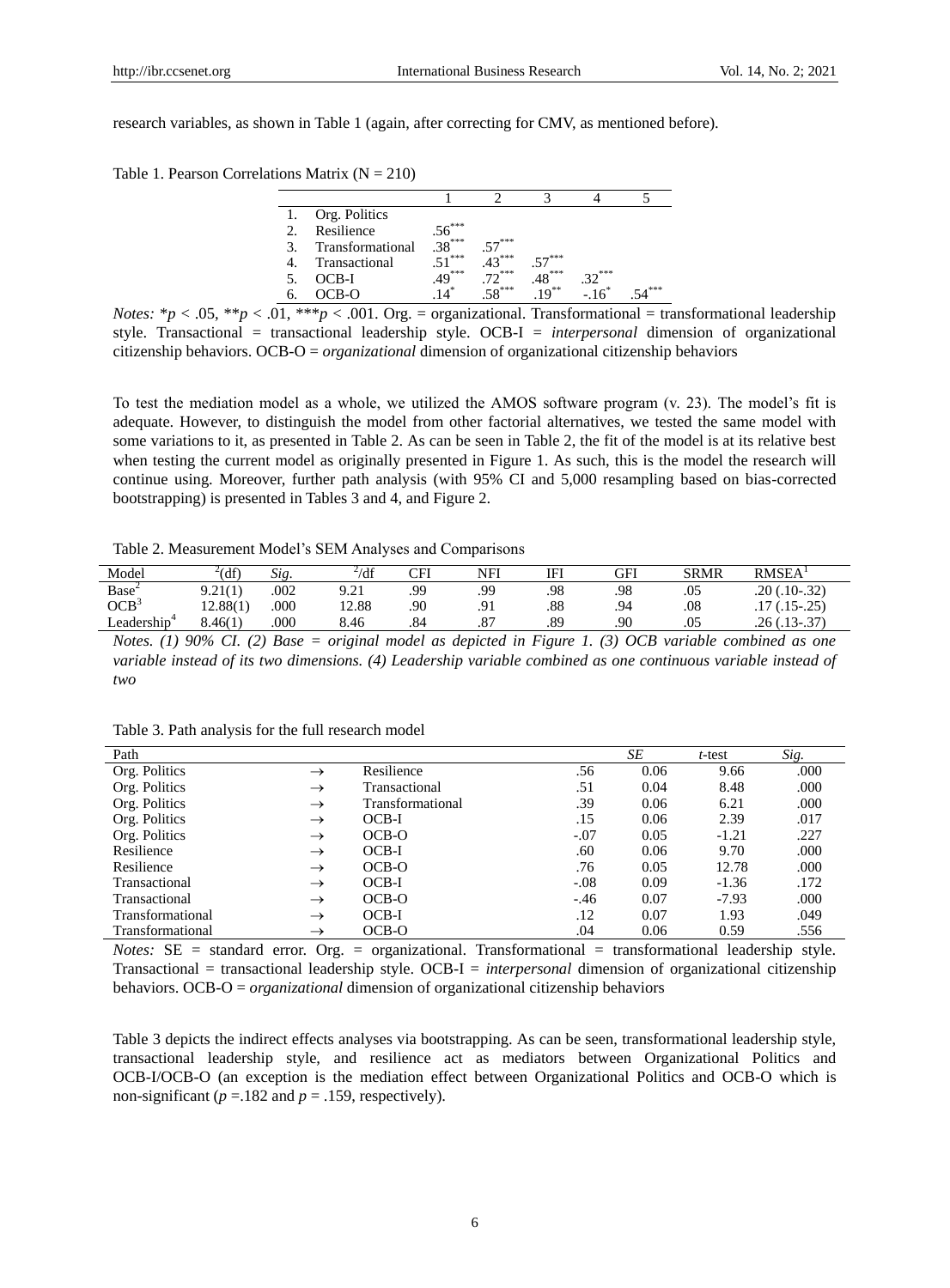| Path                           |               |                  |               |         |         | UL      | Sig. |
|--------------------------------|---------------|------------------|---------------|---------|---------|---------|------|
| <b>Organizational Politics</b> |               | Resilience       |               | OCB-I   | 0.26    | 0.47    | .000 |
| <b>Organizational Politics</b> | $\rightarrow$ | Resilience       | $\rightarrow$ | OCB-O   | 0.28    | 0.53    | .000 |
| <b>Organizational Politics</b> | $\rightarrow$ | Transactional    |               | $OCB-I$ | $-0.27$ | $-0.06$ | .003 |
| <b>Organizational Politics</b> | $\rightarrow$ | Transactional    | $\rightarrow$ | OCB-O   | $-0.02$ | 0.15    | .182 |
| <b>Organizational Politics</b> | $\rightarrow$ | Transformational |               | OCB-I   | 0.05    | 0.27    | .000 |
| <b>Organizational Politics</b> | $\rightarrow$ | Transformational | $\rightarrow$ | $OCB-O$ | $-0.02$ | 0.21    | .159 |

|  |  |  |  |  | Table 4. SEM bootstrapping (95% CI) for the standardized indirect effects |
|--|--|--|--|--|---------------------------------------------------------------------------|
|--|--|--|--|--|---------------------------------------------------------------------------|

OCB-I = *interpersonal* dimension of organizational citizenship behaviors. OCB-O = *organizational* dimension of organizational citizenship behaviors;  $LL =$  lower limit of CI; UL = upper limit of CI; (1) Mediators = transformational leadership + transactional leadership + resilience



Figure 2. Path Analysis and Standardized Regression Coefficients for the Research Model

Notes: \*p < .05, \*\*p < .01, \*\*\*p < .001. OCB-I = interpersonal dimension of organizational citizenship behaviors. OCB-O = organizational dimension of organizational citizenship behaviors

## **4. Discussion**

As indicated in the introduction, the first generation of OCB research portrayed this class of work-related behavior as a reflection of benevolent attitudes and a predisposition of the "good soldier". This notion was later challenged by other researchers, who questioned the validity of this assessment [\(Bolino,](https://onlinelibrary.wiley.com/action/doSearch?ContribAuthorStored=Bolino%2C+Mark+C) Klotz, Turnley, & Harvey, 2013). Bolino (1999) suggested, for example, that OCB may be impression-enhancing and self-serving. Although, by definition, OCB is not officially rewarded by the organization, there may yet prevail an informal expectation by management that OCB would occur and, consequently, employees would feel compelled to behave as good citizens and to create the impression of engagement in OCB (Porpora, 1989; Vigoda-Gadot, 2006). We, therefore, assume that a self-reported OCB score reflects two components; namely, (a) actual citizenship behavior, and (b) an attempt to establish *an impression* of OCB.

Based on the results of this investigation, we could suggest further that the motivation to perform OCB could be *multilayered*. That is to say, beyond the benevolent motivation, OCB may be a reaction to an *ambiguous environment*, where the employee is unsure about the justice in the reward system. Under such conditions, the employees may (a) diversify their work-related positive activities, and (b) invest more efforts in advertising such actions, in the hope that such diversification would increase the probability of gaining personal benefits.

This suggested mechanism may explain the strong positive correlation found between the perception of organizational politics and self-reported OCB. The close association between these two factors may indicate that in a highly political climate, in which the rules governing the allocation of organizational benefits and rewards are uncertain and perceived as unjust, there is a greater tendency to increase the scope of informal work-related behaviors beyond the formal set of requirements. Simultaneously, as indicated, those same employees attempt to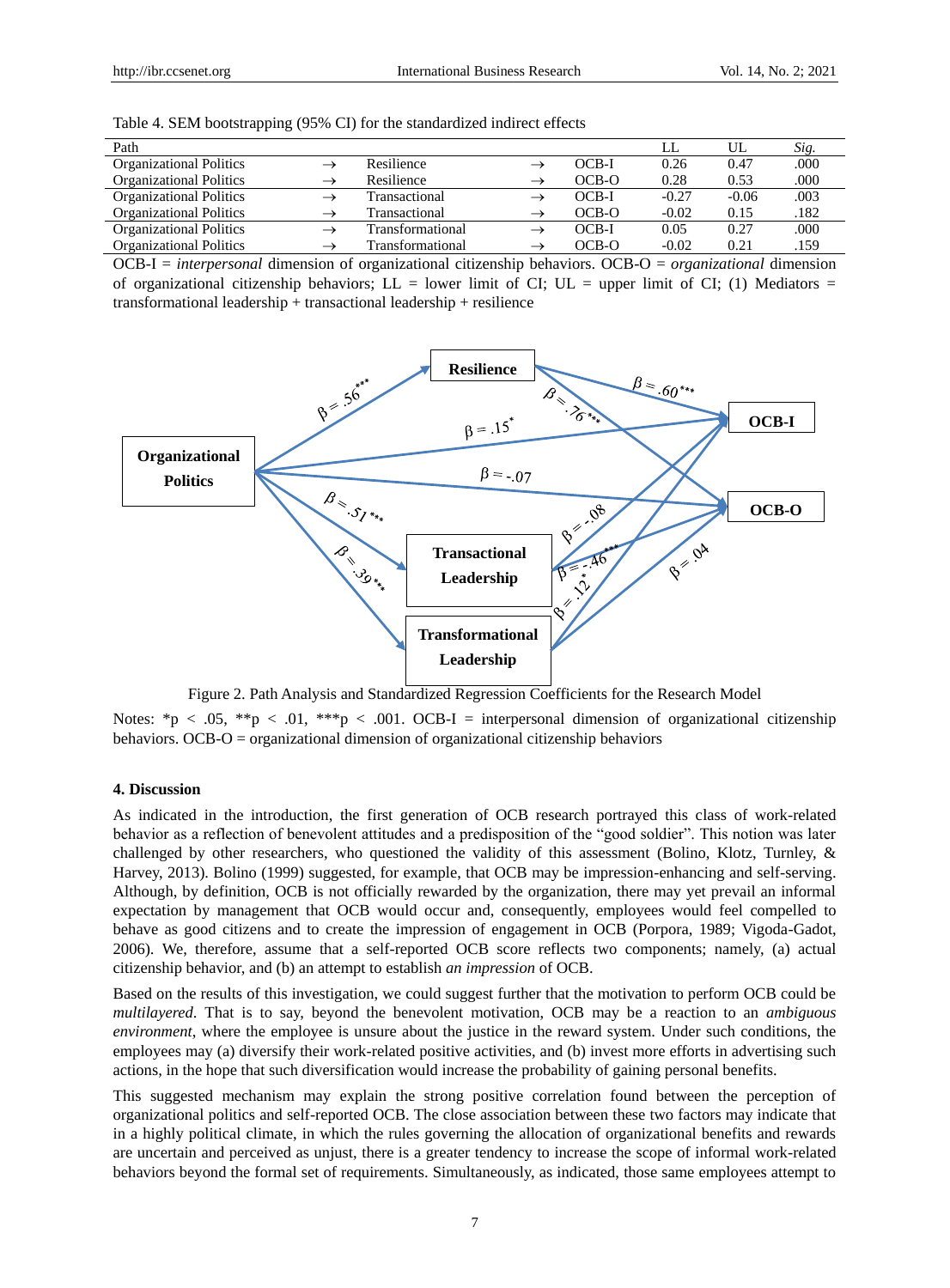create an impression of OCB in the hope that such tactics improve their image in the eyes of those who control their organizational benefits, including promotion within the organization. On the other hand, given a lower perception of OP, there is greater certainty about how job behavior is rewarded, and there is a lesser need to create an impression, either genuine or false, of contributing in other ways to the organization. This finding supports Ralston and Elsass's hypothesis that a high perception of OP leads to a high level of impression management efforts (Ralston & Elsass, 1989). Our interpretation of the results suggests that employees may use OCB as a coping mechanism to overcome the threatening impact of political climate.

The hypothesized effects of the three mediating variables were clearly supported by the results. Employees perceive their work environment through a complex stream of cues from various sources. The perception of OP, as well as the perception of one's superior, rely on sources such as coworkers' gossip and information, personal experiences, and the assessment of individuals in one's surroundings. The processing of this complex data is probably also affected by personality characteristics. The consequent employee behavior reflects the way such perceptions are combined. This study proposed a mediation pattern of relations. The results demonstrate that transformational leadership and transactional leadership, respectively, mediate the relationship between OP and OCB significantly, albeit in opposite directions.

The findings concerning transactional leadership were significant only with regard to OCB-I, the interpersonal dimension of organizational citizenship behaviors. It was found that the stronger the perception of the leader as transactional, the weaker the positive relations between OP and OCB-I. As noted, the transactional leader emphasizes a system that rewards specific desirable behaviors and punishes undesirable behavior among followers. The stronger this leadership style is, the more clarity there is in the atmosphere, and the greater the confidence that behavior is monitored and rewarded systematically and predictively. Subordinates increasingly feel that they know what is expected of them, and which behaviors will be rewarded. Such clarity reduces the need among employees to expand their efforts to activities outside their defined role or to inflate the impression of OCB in a self-reported questionnaire. In that respect, the atmosphere of mistrust and uncertainty created by a political climate in the organization is mediated by the extent to which an atmosphere of clarity is induced by the transactional leader.

By way of contrast, transformational leaders operate as role models: They tend to create a group identity among their followers, and they inspire and encourage independence among that group's membership. Transformational leaders do not offer specific clarity or attempt to reduce an existing level of the political climate. Presumably, because this leadership style empowers the group members, the superior is less likely to shield them from a highly-charged political climate, where certainty about the rules of reward allocation is lacking. The stronger the superior's transformational style is, the more the employees are inclined to rely on their own resources that incorporate making greater attempts to develop an image of a high OCB performer in the hope that a wider range of positive behaviors may work in their favor.

Resilience was also found to be a significant mediator of the relationship between OP and OCB. More specifically, the association between OP and OCB becomes stronger when the level of personal resilience is higher. As hypothesized, the more resilient individual is capable of handling the stress resulting from the political climate, and acts positively and more intensely to emphasize the venue of citizenship behavior attempting to diversify the efforts that potentially create a positive impression.

In summary, the results of this study point towards an interesting and as yet unexplored facet of Organizational Citizenship Behavior. Originally, OCB was described as employees' discretionary actions beyond their formal job descriptions, which are not compensated by the organization. The pattern of relationships among this study's variables, however, indicates that when there is a lack of trust that stems from perceived unfairness and injustice in the organization's system of reward allocations, there is greater inclination among employees to enhance OCB, or to promote the impression of OCB, presumably in the hope of improving the probability of reward.

As we observed, a higher organizational political climate is associated with higher OCB. This association is strengthened under high transformational leadership, but reduced under transactional leadership, which is associated with clearer reward exchange rules. Highly resilient employees, who trust their ability to improve their situation, also tend to increase OCB when OP is higher.

## **5. Conclusion**

## *5.1 The Contribution of This Study*

The results of this study contribute significantly to our existing knowledge about the dynamics of organizational politics and about OCB. They offer a new perspective to our understanding of the concepts of OP and OCB. The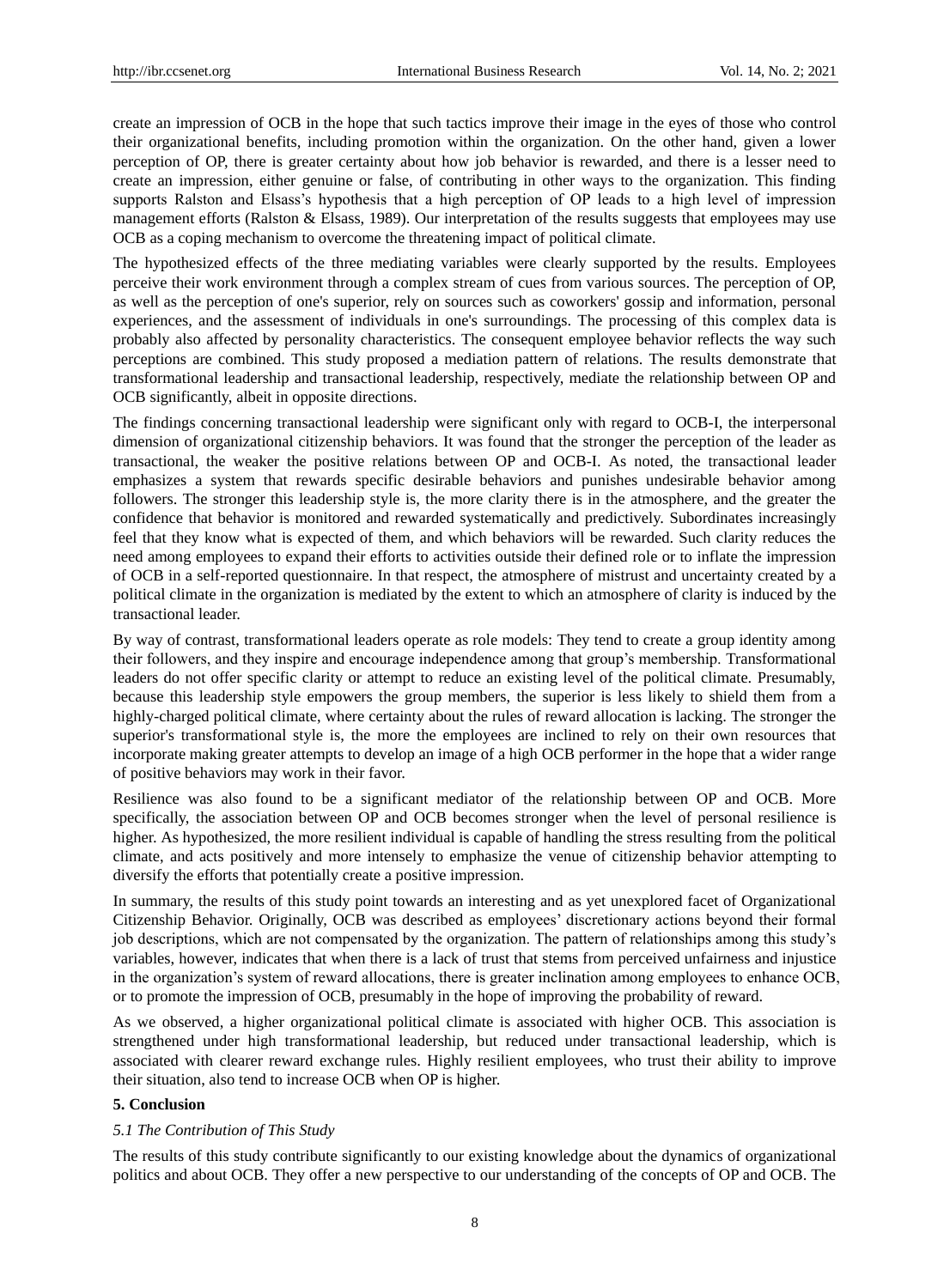findings suggest that a high level of political behavior in organizations, which, in itself, is viewed negatively by researchers, may actually encourage some very desirable employee behaviors; namely, OCB. In view of the main body of OCB literature, the findings support the relatively recent claims that there is a darker side to OCB, and that it does not necessarily stem from organizational involvement or genuine personal benevolent attitudes. It may rather reflect coping behavior in the face of uncertainty, concern and fear. If the present findings are further supported and validated by future research, the need will arise for some new discussion of both OCB and OP, revisiting the behavioral implications of both in organizational life.

## *5.2 Implications for Further Research*

Validate and provide further support for the findings. Additional research is clearly needed to further explore the more specific nature of this pattern. The present model should be applied to additional diversified samples using qualitative measures such as interviews and as well as quantitative measures not limited to self-reporting questionnaires.

Impression management. A related question in the context of the present findings pertains to the distinction made in the literature between genuine OCB and the impression management of OCB. Future research should focus on this question and develop methodology capable of making this distinction. It is expected that the pattern of relations reported in this study will apply specifically to the impression management of OCB rather than to genuine OCB. Research support for this hypothesis will extend and provide further validity to the present interpretation of the finding.

Examine the extent of OCB stemming from OP. The scope of OCB motivated by OP should be studied and compared with OCB stemming from benevolent motives. Obviously, empirical research in this direction will have to rely on self-reported questionnaires as well as interviews.

*Explore additional mediating variables.* The present research focused on leadership and resilience as mediating variables. Future research should explore additional mediating and possibly intervening variables in this context in order to enrich our detailed understanding of the scope of relationship between OP and OCB.

*Examine the sustainability of OCB stemming from high OP*. It may be assumed that OCB resulting from a high OP climate will be less sustainable and more opportunistic than OCB resulting from real good citizenship. Future longitudinal research should attempt to address this question in organizations.

We hope that the present study will instigate further investigation of these proposed directions.

### **References**

- American Psychological Association. (2014). *The Road to Resiliency*. Retrieved from <https://studentsuccess.unc.edu/files/2015/08/The-Road-to-Resiliency.pdf>
- Avolio, B. J., & Bass, B. M. (1991). *The full range of leadership development*. New York, NY: Bass, Avolio & Associates.
- Bacharach, S. B. (2005). *Get them on your side.* Avon, Mass: Platinum Press.
- Bakker, A. B., & Demerouti, E. (2014). Job demands-resources theory. In P. Y. Che & C. L. Cooper (Eds.), *Wellbeing: A complete reference guide* (Vol. III, pp.37-64). New York: Wiley Blackwell. https://doi.org/10.1002/9781118539415.wbwell019
- Bass, B. M. (1985). *Leadership and performance beyond expectations*. New York, NY: Free Press.
- Bass, B. M. (2007). From transactional to transformational leadership: Learning to share the vision. In R.P. Vecchio (Ed.), *Leadership: Understanding the dynamics of power and influence in organizations* (2nd ed., pp. 302-317). Notre Dame, IN: University of Notre Dame Press. https://doi.org/10.2307/j.ctvpg85tk.29
- Bergeron, D. M., & Thompson, R. S. (2020). Speaking up at work: The role of perceived organizational support in explaining the relationship between perceptions of organizational politics and voice behavior. *Journal of Applied Behavioral, 56,* 195-215.<https://doi.org/10.1177%2F0021886319900332>
- Bogler, R., & Somech, A. (2019). Psychological capital, team resources and organizational citizenship behavior. *Journal of Psychology, 153*(8), 784-802.<https://doi.org/10.1080/00223980.2019.1614515>
- Bolino, M. C. (1999). [Citizenship and Impression Management: Good Soldiers or Good Actors?](https://journals.aom.org/doi/full/10.5465/amr.1999.1580442) *[Academy of](https://journals.aom.org/journal/amr)  [Management Review,](https://journals.aom.org/journal/amr) [24](https://journals.aom.org/toc/amr/24/1)*(1), 82-98[. https://doi.org/10.5465/amr.1999.1580442](https://doi.org/10.5465/amr.1999.1580442)
- Bolino, M. C., Klotz, A. C., Turnley, W. H., & Harvey, J. (2013). Exploring the dark side of organizational citizenship behavior. *Journal of Organizational Behavior, 34*(4), 542-559. https://doi.org/10.1002/job.1847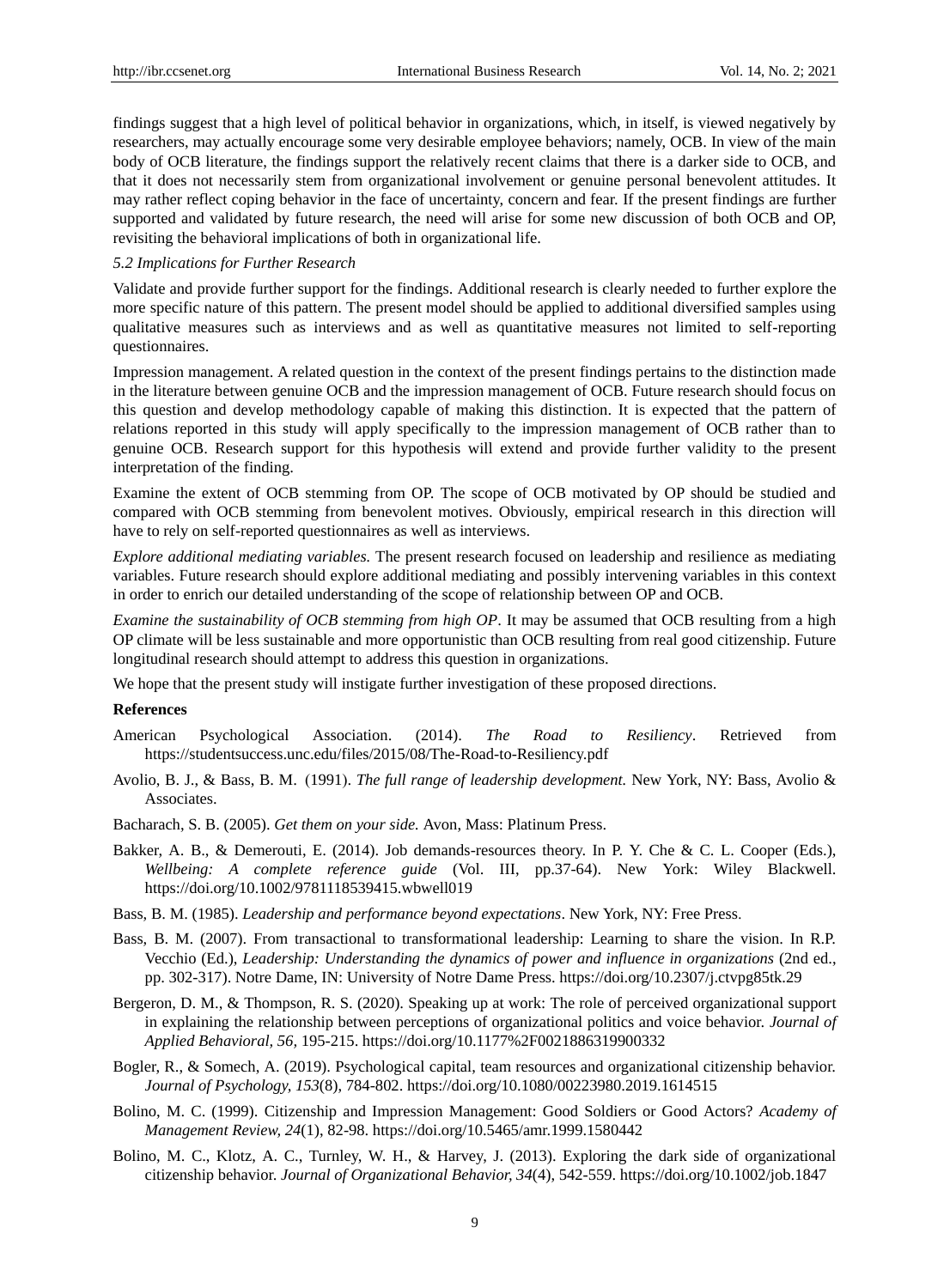- Bonnano, G. A. (2004). Loss, trauma, and human resilience: Have we underestimated the human capacity to thrive after extremely aversive events? *American Psychologist, 59*(1)*,* 20-28. https://doi.org/10.1037/0003-066X.59.1.20
- Britt, T. W., Shen, W., Sinclair, R. R., Grossman, M. R., & Klieger, D. M. (2016). How much do you really know about employee resilience? *Industrial and Organizational Psychology: Perspectives on Science and Practice, 9*(02)*,* 378-404. https://doi.org/10.1017/iop.2015.107
- Carver, C. S. (1998). Resilience and thriving: Issues, models and linkages. *Journal of Social Issues, 54*(2)*,*  245-266. https://doi.org/10.1111/j.1540-4560.1998.tb01217.x
- Chernyak-Hai, L., & Rabenu, E. (2018). The new era workplace relationships: Is social exchange theory still relevant? *Industrial and Organizational Psychology, 11*(3), 456-481[. https://doi.org/10.1017/iop.2018.5](https://doi.org/10.1017/iop.2018.5)
- Connor, K. M., & Davidson, J. R. (2003). Development of a new resilience scale: The Connor‐Davidson resilience scale (CD‐RISC). *Depression and Anxiety*, *18*, 76-82. https://doi.org/10.1002/da.10113
- Crawford, E., LePine, J. A., & Rich, B. L. (2010). Linking Job Demands and Resources to Employee Engagement and Burnout: A Theoretical Extension and Meta-Analytic Test. *Journal of Applied Psychology, 95*(5), 834-48. https://doi.org/10.1037/a0019364
- Drory, A. (1993). Perceived political climate and job attitudes. *Organizational Studies, 14*, 59-71. <https://doi.org/10.1177%2F017084069301400105>
- Ferris, G. R., & Kacmar, K. M. (1992). Perceptions of organizational politics. *Journal of Management, 18*, 93-116. https://doi.org/10.1177/014920639201800107
- Ferris, G. R., Russ, G., & Fandt, P. (1989). Politics in organizations. In R.A. Giacalone & P. Rosenfeld (Eds.), *Impression Management in the Organization* (pp.143-170)*.* Hillsdale, N.J.: Erlbaum.
- Fikretoglu, D., & McCreary, D. R. (2012). *Psychological Resilience: A brief review of definitions, and key theoretical, conceptual and methodological issues* (Technical Report 2012-012). Toronto, ON: Defense R&D.
- Gorman, C. A., Meriac, J. P., Overstreet, B. L., Apodaca, S., McIntyre, A. L., Park, P., & Godbey, J. N. (2012). A meta-analysis of the regulatory focus nomological network: Work-related antecedents and consequences. *Journal of Vocational Behavior*, *80*(1), 160-172.<https://doi.org/10.1016/j.jvb.2011.07.005>
- Harris, K. J., Harris, R. B., & Wheeler, A. R. (2009). Relationships Between Politics, Supervisor Communication, and Job Outcomes. *Journal of Applied Social Psychology, 39*(11), 2669-2688. <https://doi.org/10.1111/j.1559-1816.2009.00543.x>
- Henderson, A. A., Foster, G. C., Matthews, R. A., & Zickar, M. J. (2019). A Psychometric Assessment of OCB: Clarifying the Distinction Between OCB and CWB and Developing a Revised OCB Measure. *Journal of Business and Psychology*, *35*, 1-16.<https://doi.org/10.1007/s10869-019-09653-8>
- Henderson, A. A., Foster, G., Mathews, R. A., & Zickar, M. J. (2020). A psychometric distinction between OCB and CWB and developing a revised OCB measure. *Journal of Business and Psychology, 35,* 697-712. https://doi.org/10.1007/s10869-019-09653-8
- Hernandez, M., Eberly, M., Avolio, B. J., & Johnson, M. D. (2011). The loci and mechanisms of leadership: Exploring a more comprehensive view of leadership theory. *The Leadership Quarterly, 22*(6). https://doi.org/10.1016/j.leaqua.2011.09.009
- Hobfoll, S. E. (2002). Social and psychological resources and adaptation. *Review of General Psychology, 6*(4)*,*  307-324. https://doi.org/10.1037/1089-2680.6.4.307
- Hochwarter, W. A., Rose, C. C., & Jordan, S. L. (2020). Perceptions of organizational politics research: Past, present and future. *Journal of Management, 46,* 879-907[. https://doi.org/10.1177%2F0149206319898506](https://doi.org/10.1177%2F0149206319898506)
- Jawahar, I. M., Schreurs, B., & Mohammed, S. J. (2018). How and when LMX quality relates to counterproductive performance: a mediated moderation model. *Career Development International, 23*(6/7), 557-57[5.](https://doi.org/10.1108/CDI-05-2018-0134) <https://doi.org/10.1108/CDI-05-2018-0134>
- Jung, D. I., & Avolio, B. J. (1999). Effects of leadership style and followers' cultural orientation on performance in group and individual task conditions. *Academy of Management Journal, 42*(2), 208-218. <https://psycnet.apa.org/doi/10.2307/257093>
- Kacmar, K. M., & Carlson, D. S. (1997). Further validation of the perceptions of politics scale (POPS): A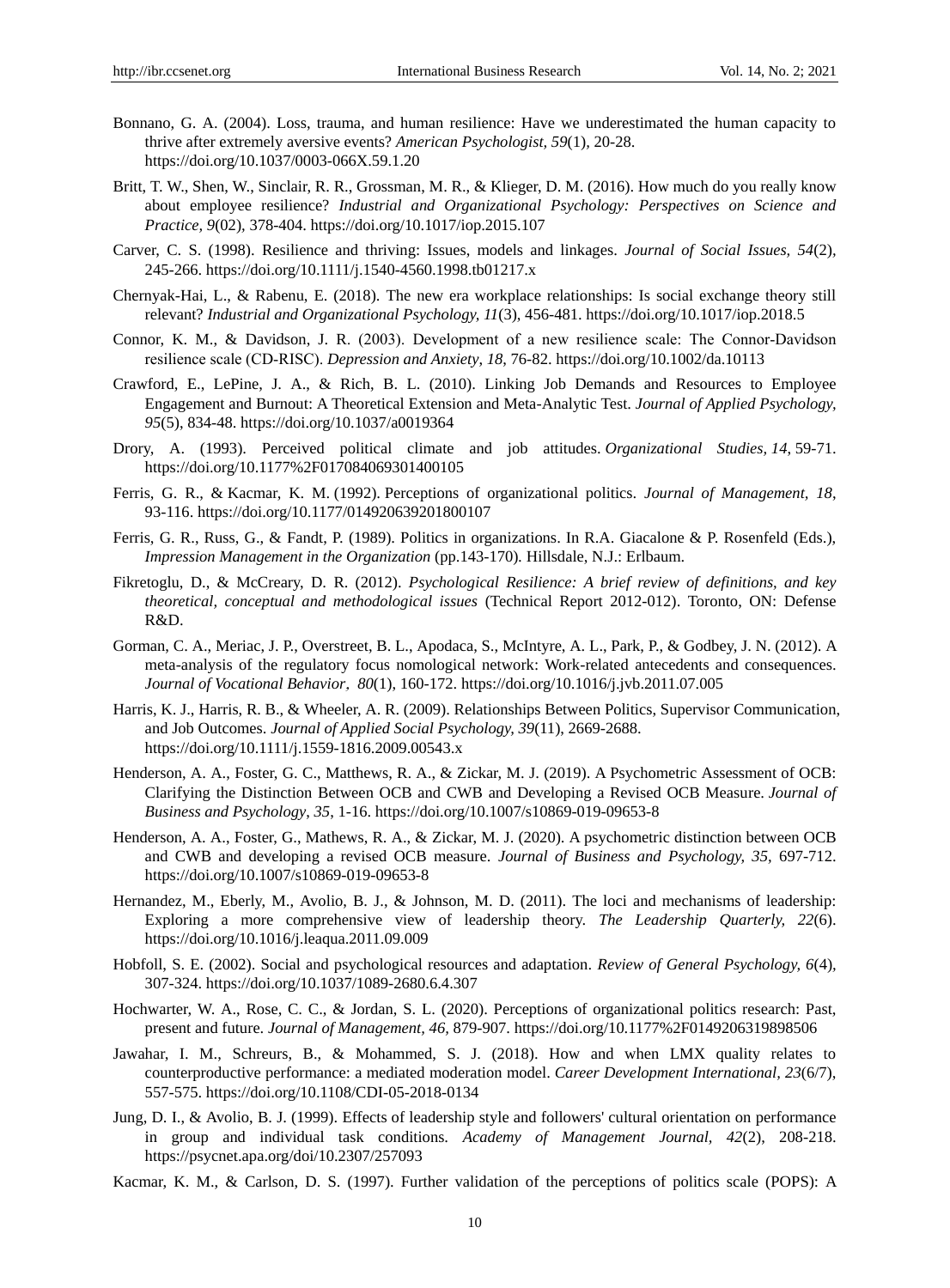multiple sample investigation. *Journal of Management*, *23*, 627-658. https://doi.org/10.1177/014920639702300502

- Kacmar, K. M., Bozeman, D. P., Carlson, D. S., & Anthony, W. P. (1999). An examination of the perceptions of organizational politics model: Replication and extension. *Human Relations, 52*, 383-416. <https://doi.org/10.1177%2F001872679905200305>
- Kanat-Maimon, Y., Elimelech, M., & Roth, G. (2020). Work motivations as antecedents and outcomes of leadership: Integrating self-determination theory and full range leadership theory. *European Management Journal, 38,* 555-564.<https://doi.org/10.1016/j.emj.2020.01.003>
- Kark, R., Katz-Navon, T., & Delegach, M. (2015). The Dual Effects of Leading for Safety: The Mediating Role of Employee Regulatory Focus. *Journal of Applied Psychology 100*(5), 1332-1348. https://doi.org/10.1037/a0038818
- Kark, R., Van Dijk, D., & Vashdi, D. R. (2018). Motivated or demotivated to be creative: The role of self-regulatory focus in transformational and transactional leadership processes. *Applied Psychology: An International Review, 67*(1), 186-224. https://doi.org/10.1111/apps.12122
- Kipnis, D., Schmidt, S. M., & Wilkinson, I. (1980). Intraorganizational influence tactics: Explorations in getting one's way. *Journal of Applied Psychology, 65*(4), 440-452. https://doi.org/10.1037/0021-9010.65.4.440
- Ladebo, O. J. (2006) Perceptions of Organizational Politics: Examination of a Situational Antecedent and Consequences among Nigeria's Extension Personnel. *Applied Psychology: An International Review, 55*(2), 255-281. https://doi.org/10.1111/j.1464-0597.2006.00230.x
- Lau, P. L., Wilkins-Yel, K. G., & Wong, Y. J. (2020). Examining the indirect effects of self- concept on work readiness through resilience and career calling. *Journal of Career Development, 47,* 551-564. <https://doi.org/10.1177%2F0894845319847288>
- Madrid, H. P., Diaz, M. T., Leka, S., Leiva, P. I., & Barros, E. (2018). A finer grained approach to psychological capital and work performance. *Journal of Business and Psychology, 33*(4), 461-477. https://doi.org/10.1007/s10869-017-9503-z
- Masten, A. S. (2001). Ordinary magic: Resilience processes in development*. American Psychologist, 56*(3), 227-238. https://doi.org/10.1037/0003-066X.56.3.227
- Meredith, L. S., Sherbourne, C. D., Gaillot, S. J., Hansell, L., Ritschard, H. V., Parker, A. M., & Wrenn, G. (2011). *Promoting Psychological Resilience in the U.S. Military*. Santa Monica, CA: RAND Corporation.
- Newman, R. (2005). APA's Resilience Initiative. *Professional Psychology: Research and Practice, 36*(3), 227-229. https://doi.org/10.1037/0735-7028.36.3.227
- Oren, L., Tziner, A., Nahshon, Y., & Sharoni, G. (2013). Relations between OCBs, organizational justice, work motivation and self-efficacy. *Amfiteatru Economic Journal, 15*(34), 505-517.
- Organ, D. W. (1988). *Organizational Citizenship behavior: The good soldier syndrome*. Lexington, MA: Lexington Books.
- Oshio, A., Taku, K., Hirano, M., & Saeed, G. (2018). Resilience and Big Five personality traits: A meta-analysis. *Personality and Individual Differences, 127*, 54-60. https://doi.org/10.1016/j.paid.2018.01.048
- Parker, M. R., Subrahmanian, T., & Hussain, I. (in press). Creating organizational citizens: How and when supervisor versus peers led role interventions change Organizational Citizenship Behavior. *Journal of Applied Psychology.*
- Perilla-Toro, L. E., & Gómez-Ortiz, V. (2017). Relación del estilo de liderazgo transformacional con la salud y el bienestar del empleado: El rol mediador de la confianza en el líder [Relationship of transformational leadership style with employee health and well-being: The mediating role of trust in the leader]. *Journal of Work and Organizational Psychology, 33*(2), 95-108.<https://doi.org/10.1016/j.rpto.2017.02.005>
- Podsakoff, N. P., Whiting, S. W., Podsakoff, P. M., & Blume, B. D. (2009). Individual-and organizational-level consequences of organizational citizenship behaviors: A meta-analysis. *Journal of Applied Psychology, 94*(1), 122-141.<https://psycnet.apa.org/doi/10.1037/a0013079>
- Podsakoff, P. M., Mackenzie, S. B., Lee, J. Y., & Podsakoff, N. P. (2003). Common method biases in behavioral research: A critical review of the literature and recommended remedies. *Journal of Applied Psychology, 88*(5), 879-903. https://doi.org/10.1037/0021-9010.88.5.879